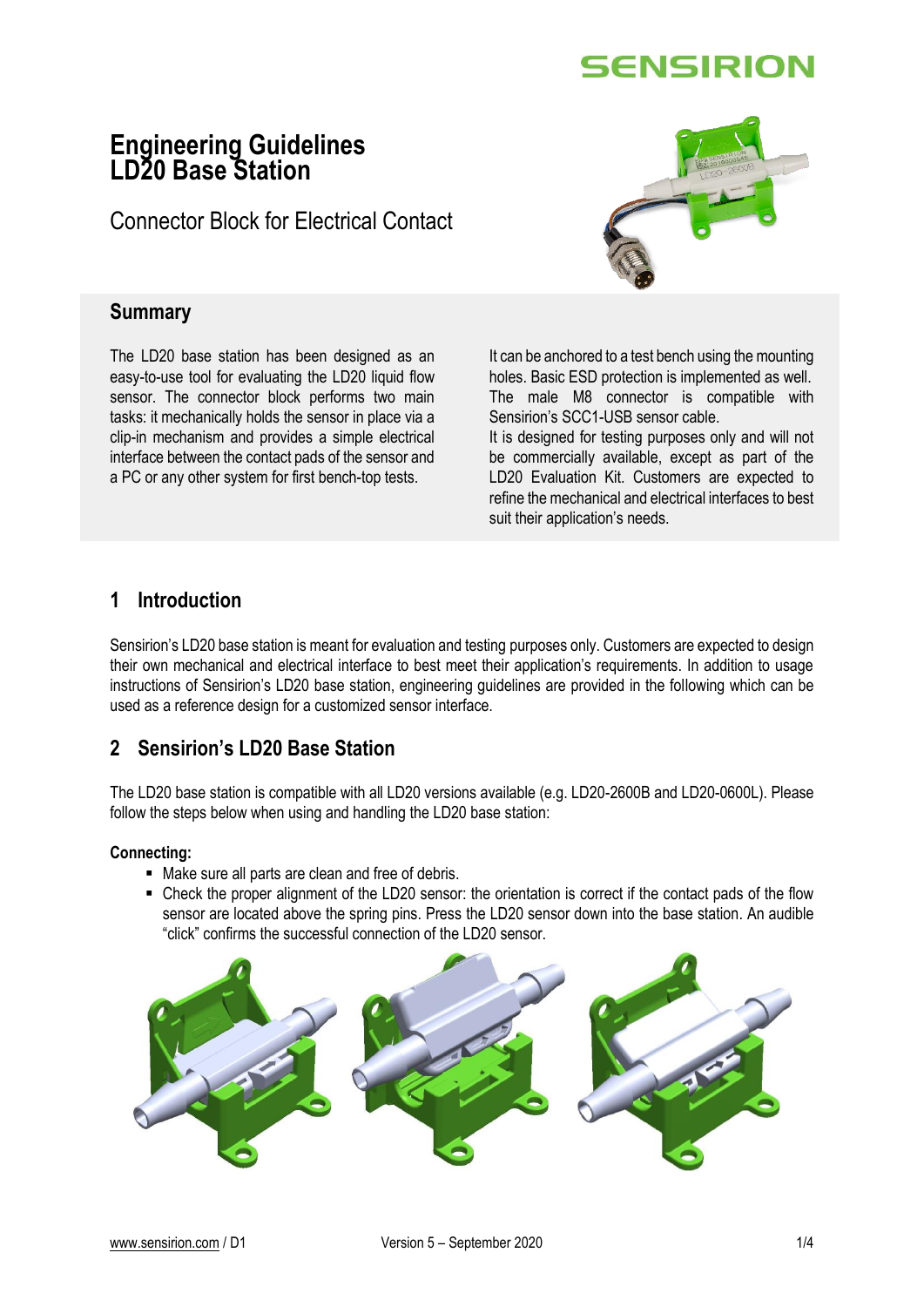# **SENSIRION**

 Connect the base station's male 4-pin M8 connector with the SCC1-USB sensor cable for a plug-and-play connection to a PC. The sensors of the LD20 series don't support communication with the rest of Sensirion's SCC1 sensor cables (for analog of RS485 communication).

#### **Disconnecting:**

- Stop any ongoing measurement first (e.g. by clicking "Stop" in the header of Sensirion's Viewer Software)
- To disconnect the sensor after testing, hold the base station in one hand without holding the sensor itself and push back the green clip (identifiable by the green arrow visible on the clip).

#### **Handling and cleaning:**

- The LD20 base station is made from polyoxymethylene (POM). Check the chemical compliance with any media that you want to use for your measurements or for cleaning the base station.
- There is no fluidic sealing between sensor and base station nor between base station and the inserted PCB. Thus avoid liquids from spilling onto the base station and onto the sensor when clipped into the base station.
- Because of the contained electronics, the assembled LD20 base station cannot be gamma sterilized or autoclaved. Contact Sensirion in case of further questions about possibilities to clean or sterilize the base station.

#### **Disassembling:**

- $\blacksquare$  The short adapter cable (4-pin M8 to 4-pin Molex) can be manually disconnected from the PCB. Afterwards, also the PCB can be removed from the LD20 base station via a clip-in mechanism.
- Use a small screwdriver or a similar tool to press the clip holding the PCB in place slightly down while at the same time removing the PCB.

## **3 Electrical Engineering Guidelines for the Sensor Interface**

The pad assignment of the LD20 sensor is shown in **[Table 1](#page-1-0)**[.](#page-1-0) The signals are fed to a male connector at the base station (type M8, 4-pin, threaded lock according to IEC 61076-2-104 / IEC 60947-5-2), which is in principle compatible with all of Sensirion's SCC1 sensor cables. See **[Table 2](#page-1-1)** for the pinout of the M8 connector.

| Pad | Description | Comments                        |
|-----|-------------|---------------------------------|
|     | SDA (data)  | Serial data, bidirectional      |
|     | VDD         | Supply voltage                  |
|     | <b>GND</b>  | Ground                          |
|     | SCL (clock) | Serial clock, bidirectional     |
| 5   | <b>VPP</b>  | Nonfunctional, connected to GND |



<span id="page-1-0"></span>**Table 1**: Pad assignment of the LD20 sensor series

| Pin | <b>Description</b> | Electrical pinout 4-pin M8 connector | <b>Color Coding</b> |
|-----|--------------------|--------------------------------------|---------------------|
|     | SDA (data)         | Serial data, bidirectional           | <b>Brown</b>        |
|     | <b>GND</b>         | Ground                               | White               |
|     | VDD                | Supply voltage                       | Blue                |
|     | SCL (clock)        | Serial clock, bidirectional          | <b>Black</b>        |



<span id="page-1-1"></span>**Table 2**: Pinout at the connector side of the male M8 connector being part of the LD20 base station.

Digital communication between a master and the LD20 sensor (= slave) runs via the standard I<sup>2</sup>C-interface. The physical interface consists of two bus lines, a data line (SDA) and a clock line (SCL) which need to be connected via pull-up resistors to the bus voltage of the system.

For the detailed specifications of the I<sup>2</sup>C communication, please refer to the LD20 datasheet [\(www.sensirion.com/ld20\)](http://www.sensirion.com/ld20).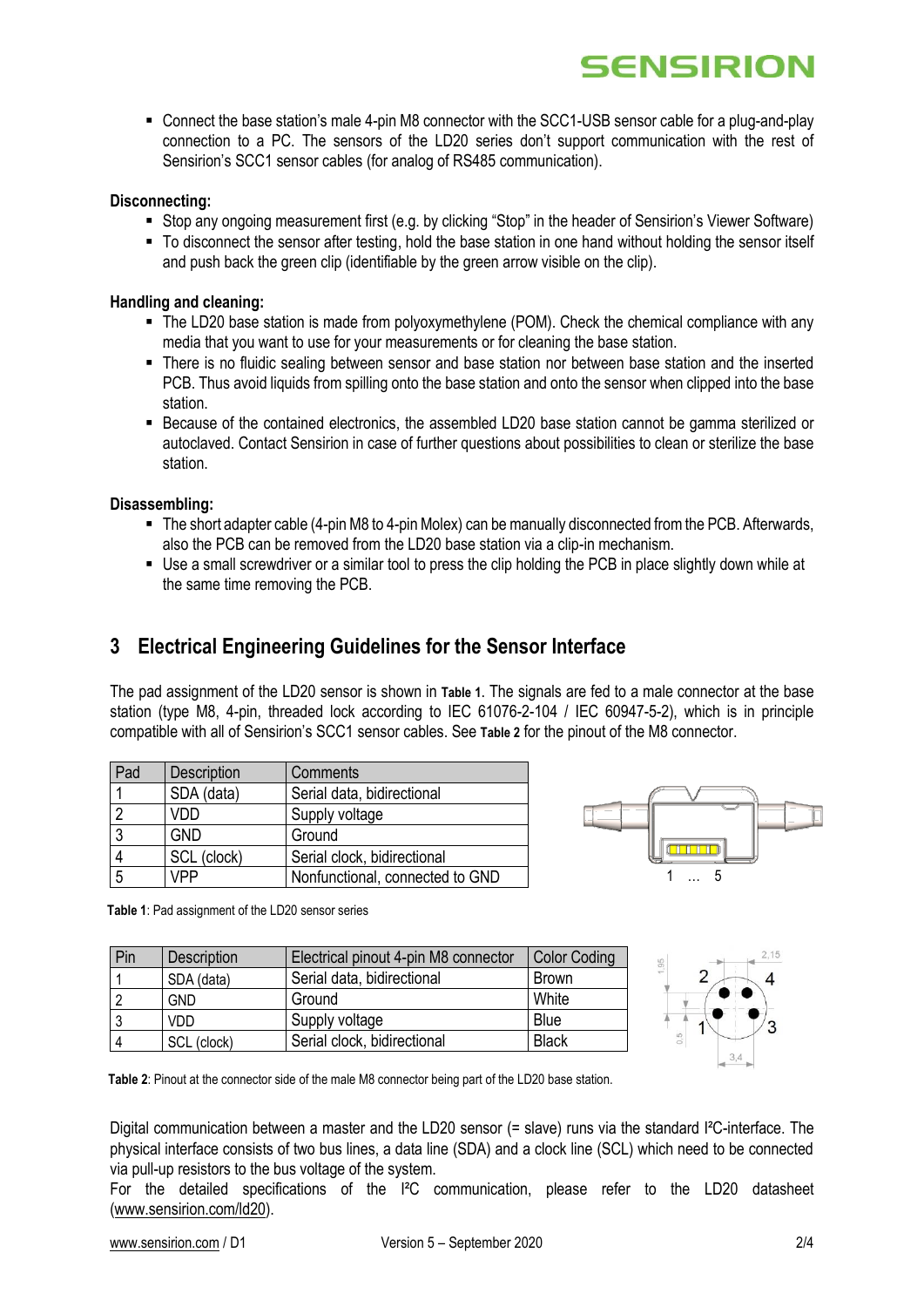## **SENSIRION**

**Tip:** You may want to use the sensor's product ID for an easy identification and differentiation of the LD20 sensor type and its revision.

Please find below the schematic electronic circuitry as it is implemented in Sensirion's LD20 base station to enable stable I2C communication, to have some ESD protection, and to stabilize the supply voltage (see **[Figure 1](#page-2-0)**). The resistors R3 and R4 are necessary pull-up resistors for the I2C interface. They are not part of the built-in PCB and consequentially need to be added by the customer (recommended resistance between 2.2 kΩ and 10 kΩ depending on setup and communication speed).



<span id="page-2-0"></span>**Figure 1:** Electronic circuitry of the LD20 base station

As there is no level shifter or voltage regulator integrated on the PCB, the LD20 base station shall only be operated at the same voltage levels than the LD20 sensors (see the LD20 datasheet for details).

Ordering information for the spring-loaded connectors used in the base station design from Sensirion:

| Manufacturer:                      | Preci Dip                                                                                              |  |
|------------------------------------|--------------------------------------------------------------------------------------------------------|--|
| Manufacturer part number:          | 821-S1-005-30-014101                                                                                   |  |
| Digikey part number:               | 1212-1737-ND                                                                                           |  |
| Lead times might be several weeks. | Different spring pins can be used, i.e. with different connector heights, if customer's design allows. |  |
|                                    |                                                                                                        |  |

Ordering information for the Molex connector soldered to the PCB inside the base station from Sensirion: Manufacturer: Molex, 1.25mm Pitch PicoBlade™ Connector System Manufacturer part number: 53261-0471 Digikey part number: WM7622CT-ND *Lead times might be several weeks.*

If required, wireless communication and power supply (e.g. batteries) can be added to the customized connector interface to enable portable or wearable designs.